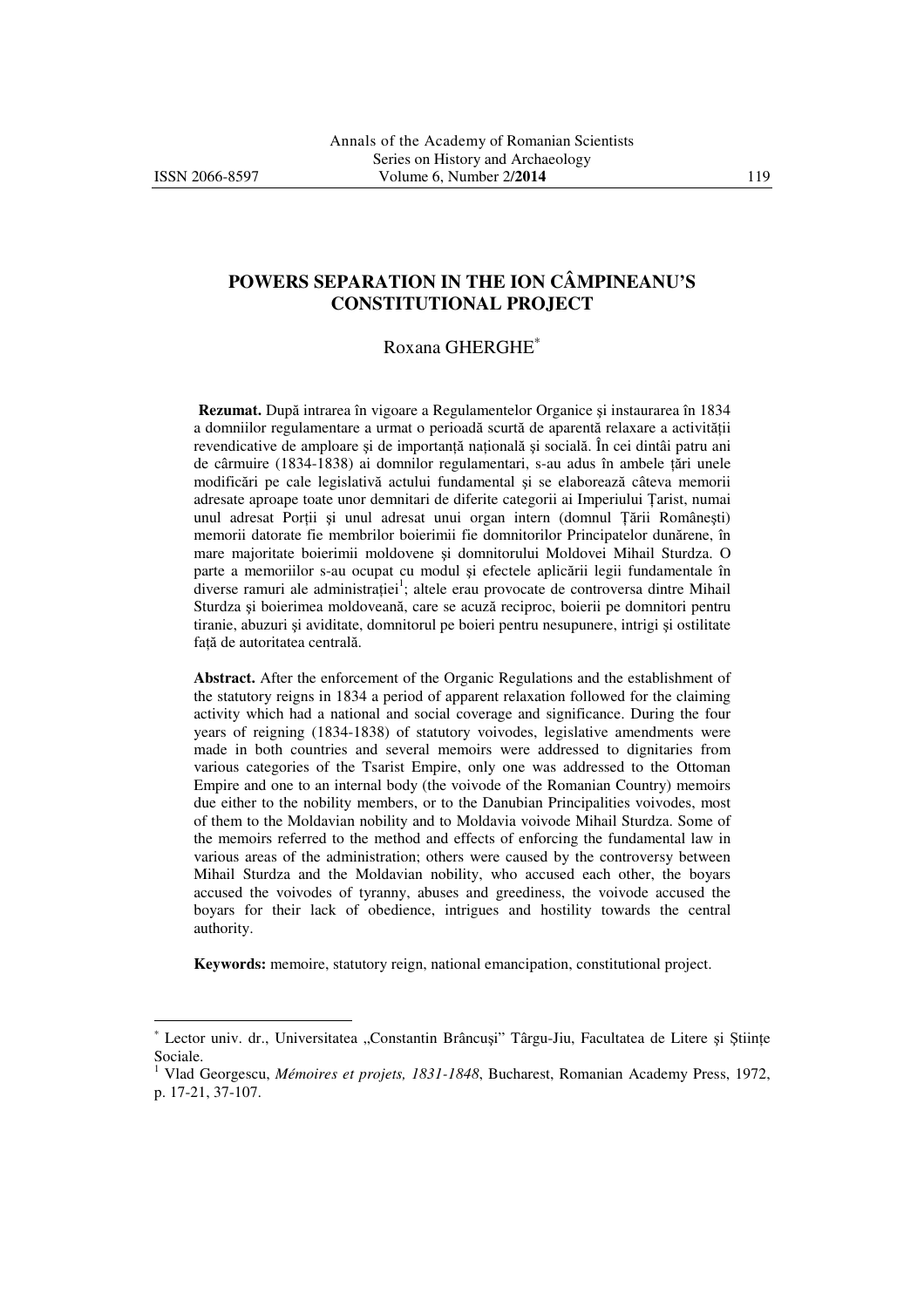The idea of modernity was, in a limited matter, the integration sphere of Romanian society in Europe. The states from Western Europe were becoming a role-model for Romanian society that had been for several centuries under the suzerainty of the Ottoman Empire, an Eastern state, glued in the Middle Age structure. In consequence, modernization – in its complexity – assumes first, the joining Romanian state structure at what it was sketched as meaning in the ideology and philosophy of the Western regarding the report between monarchs and government art, expressed in the revolutions at the end of the  $18<sup>th</sup>$  century and the beginning of the  $19<sup>th</sup>$ , always started against total monarch power. Reforming programs and projects or revolutionaries from that period had included one of the fundamental principles of statehood in the idea of modernization, of creative participation of all social forces in the government aware of the concrete needs of the concrete needs of the present and future assuming. The principle to which we refer is the separation of powers in state.

In the Romanian Principalities (Walachia and Moldavia), "both Dacian people" – according to the expression of a Romanian from Săcele –, hope and "awakeness" in European ideas were built gradually, simultaneous and in common as their projects were expresses towards great powers, some ultraconservatories and moderate citing socio-political immobilise or at the most aristocratic republic, others liberals full of conceptions and ideals.

After 1821, in the Principalities, the democratic current widened while local political groups have promoted "the application of egalitarian principles to the tip of social pyramid, to transform the leadership of the state from Eastern despot to absolutist light. Under the influence of French Revolution principles from 1789, the so-called "national party" radicalized the modernization concepts, giving them motivation – and implicitly – legitimacy by invoking social-political states from West Europe.

### **Ion Câmpineanu's constitutional project**

The regulations period, a significant period of Romanian modern history, started by ignoring one of the main provisions of the legislation that the Ottoman Empire had accepted through the Sankt-Petersburg Convention, from 17/29 January 1834. Therefore, according to the provisions of this Convention, the Organic Regulations were acknowledged by the Ottoman Empire, but because "they were a special case", the two voivodes of the Romanian Principalities were to be appointed by the two powers<sup>2</sup>. Through this obvious elusion, Russia wanted to consolidate its influence in the Romanian Principalities<sup>3</sup>.

 2 D.A. Sturdza, C. Colescu-Vartic, *Acts and documents regarding Romania's Rebirth*, I, p. 338- 339.

<sup>3</sup> *Romanians' History*, VII/I, p. 100.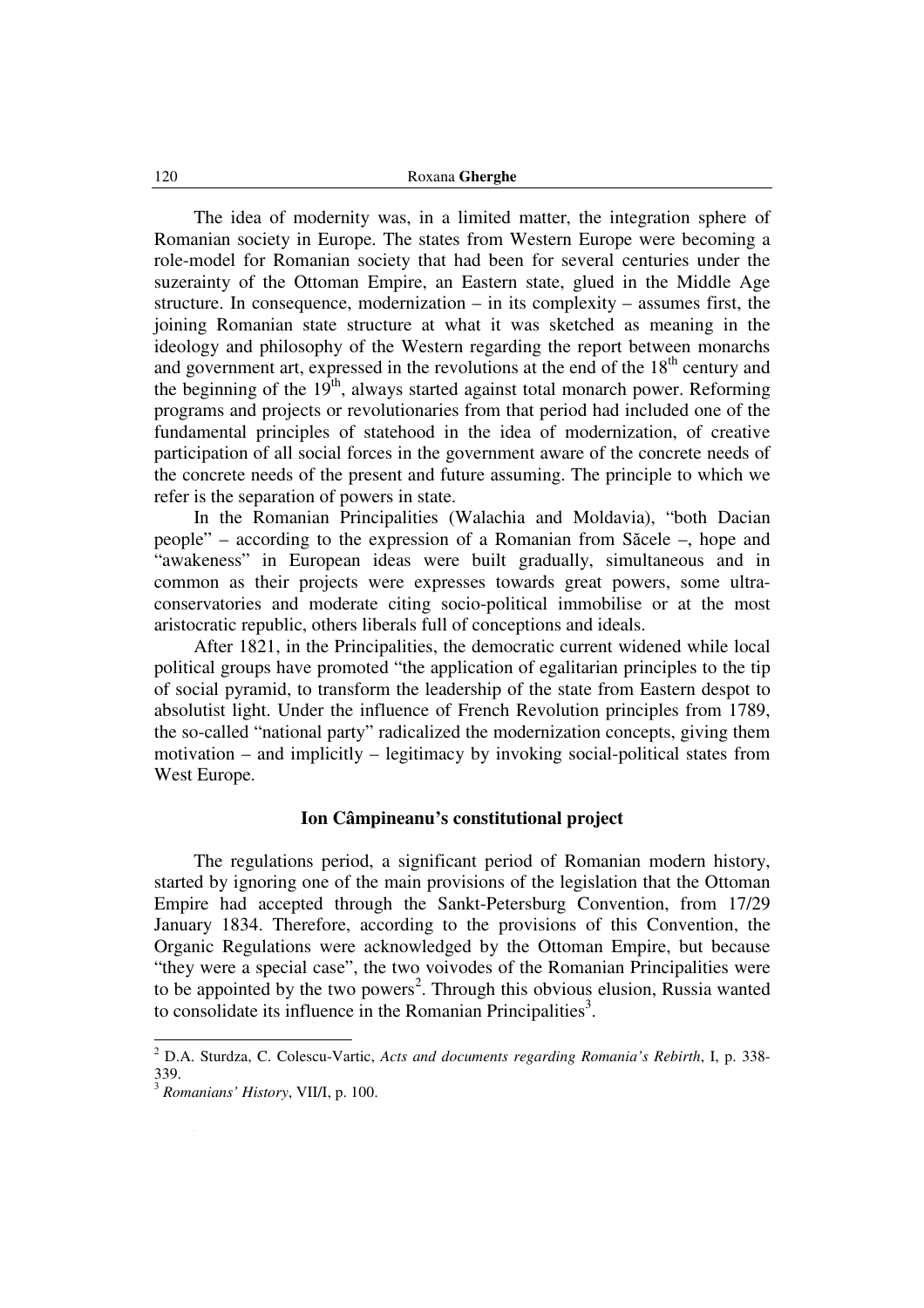Appointed voivodes on  $15<sup>th</sup>$  of April 1834<sup>4</sup>, by the protecting power, Alexandru Ghica, in the Romanian Country and, Mihail Sturdza, in Moldavia, occupied the thrones in June the same year<sup>5</sup>, after having received their investiture from Constantinople, on 19/31 May 1834, in the monarch's presence<sup>6</sup>.

Statutory reigns were established after the military occupation, which had seriously affected the resources of Romanian Principalities. During this period, the Romanian administration was facing hard times, the Tsarist protectorate being considered an instrument of absolute domination<sup>7</sup>. The protecting power had the right to judge voivodes' activity and to order their dismissal<sup>8</sup>. According to the provisions stipulated by the Adrianople Treaty, in 1829, Russia enjoyed complete freedom of action, but this freedom could only be exercised with the consent of the Ottoman Empire<sup>9</sup>.

The interference of protecting power was facilitated by the provisions stipulated by the Organic Regulations<sup>10</sup>, according to which Russia had a permanent right of interfering in the internal affairs of Moldavia and the Romanian Country<sup>11</sup>.

The stipulations provided in the Organic Regulations established a modern state framework in the Romanian Principalities, where civil society evolved and political opposition exteriorized which was first based on legality and not on conspiracy action<sup>12</sup>. Public spirit radicalized in this period because of the nonmediated contact to the West $13$ .

The statutory period was characterized by a considerable ascension of the Romanian movement towards national emancipation $14$ . The amendment of the international status of Romanian Principalities, through the establishment of the national state, was Romanians' goal provided by art. 371 of the Organic Regulations of the Romanian Country. Therefore, according to the provisions of

<sup>4</sup> Eudoxiu Hurmuzaki, *Documents regarding Romanians' history*, X, Bucharest, 1897. 17, p. 324-325.

<sup>5</sup> *Romanians' History*, VII/I, p. 100.

<sup>6</sup> Eudoxiu Hurmuzaki, 17, p. 404; I. C. Filitti, *Romanian reigns under the Organic Regulations 1834-1848*, Bucharest, 1915, p. 14-15.

<sup>7</sup> Eudoxiu Hurmuzaki, *op. cit.*, 17, p. 582.

<sup>8</sup> *Ibidem*, p. 469-470.

<sup>9</sup> A. Iordache, A. Stan , *Defending the autonomy of the Romanian Principalities. 1821-1859*, Bucharest, Academy Press, 1987, p. 59.

<sup>10</sup> Eudoxiu Hurmuzaki, *op. cit*., 17, p. 471-472.

<sup>11</sup> Anastasie Iordache, Apostol Stan , *op. cit*., p. 59.

<sup>&</sup>lt;sup>12</sup> I. Stanomir, *Constitution Birth. Language and law in the Principalities before 1866*, Bucharest, Nemira Press, 2004, p. 131.

<sup>13</sup> *Ibidem*.

<sup>&</sup>lt;sup>14</sup> Cornelia Bodea, *Romanians' struggle for national, 1834-1849*, Bucharest, Romanian Academy Press, 1967, p. 11.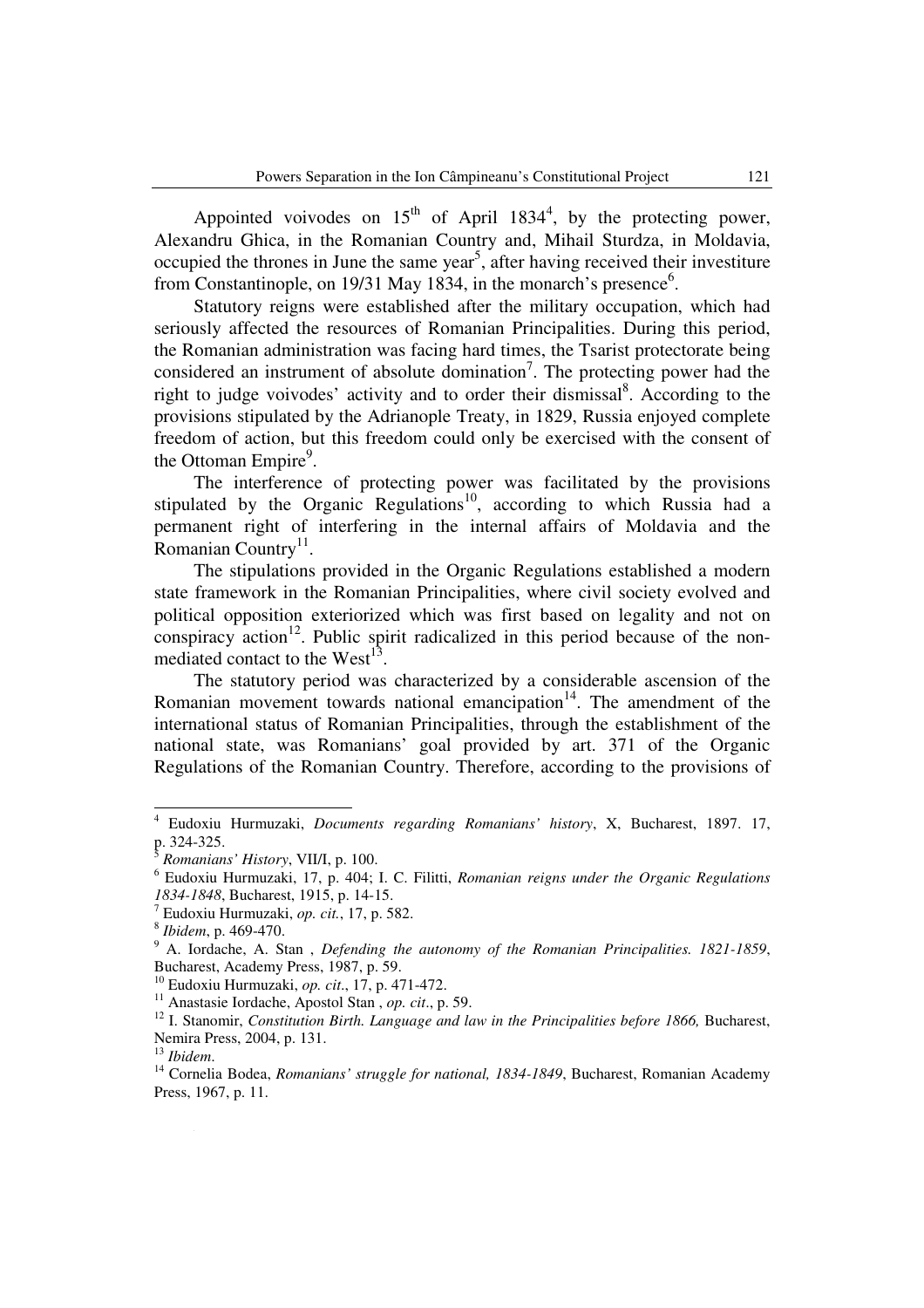this article, the identical organization of social-political institutions from the Romanian Principalities was the first step for uniting them into one state entity<sup>15</sup>.

In the Romanian Principalities, between 1834 and 1839, several memoirs were drawn-up<sup>16</sup> by the nobility members and the voivodes of the Romanian Principalities, being most of them addressed to Russian dignitaries. These memoirs mainly referred to the method and consequences of enforcing fundamental law in various fields of administration. Memoirs were also elaborated which were the consequence of the contradictions between voivode Mihail Sturdza and Moldavian nobility, as well as reform proposals which provided: limiting voivode's power, absolutist trends, providing an independent position of the voivode towards the nobility. National claims were also issued: acknowledging the Romanian Principalities right to issue their own currencies, the right to their own pavilion. According to I. Stanomir, "project authors are extremely receptive to institutional suggestions that constitutionalism provides $17$ .

During the first years of statutory reigns, a national movement developed, formed around a group of deputies. Initially, this movement had the objective of defending autonomy in relation to Tsarist trends of cancelling any domestic reforming initiative through the addendum of the Organic Regulations<sup>18</sup>.

Around Ioan Câmpineanu, in the Romanian Country National Assembly a real national opposition was established, acting against the provisions of the additional article. By calling the "capitulations" with the Ottoman Empire and Russian – Turkish agreements, according to which Principalities rights of selfmanagement had acquired European acknowledgement, it affirmed the country's autonomy rights $^{19}$ .

During the constitutional vocabulary evolution, the movement lead by colonel Ioan Câmpineanu, Brăila deputy in the National Assembly, had a central place, an opportunity to express a series of juridical requirements that can also be found in the provisions of the Constitution from  $1866^{20}$ .

The attempt to ratify the secrete additional article according to which "In the future, any amendments that the Voivode wants to make in the Organic

<sup>&</sup>lt;sup>15</sup> Wallachia and Moldavia Organic Regulations, edition by Paul Negulescu and George Alexianu, Bucharest, 1944. p. 130.

<sup>16</sup> V. Şotropa *Constitution projects, reform programmes and rights petitions in the Romanian Countries during the 18th century and the first half of the nineteenth century*, Bucharest, Academy Press, 1976, p. 99.

<sup>&</sup>lt;sup>17</sup> I. Stanomir, *Constitution Birth. Language and law in the Principalities before 1866*, Bucharest, Nemira Press, 2004. p. 141.

<sup>18</sup> I. C. Filitti *Romanian reigns under the Organic Regulations 1834-1848*, Bucharest*,* p. 38-40.

<sup>19</sup> Apostol Stan, *National Assemblies of the Romanian Principalities in their struggle for defending state autonomy (1831-1848)*, in "Archives Magazine", XXXIX, nr. 1/1977, p. 40-47.

<sup>20</sup> I. Stanomir, *Constitution Birth. Language and law in the Principalities before 1866,* Bucharest, Nemira Press p. 141.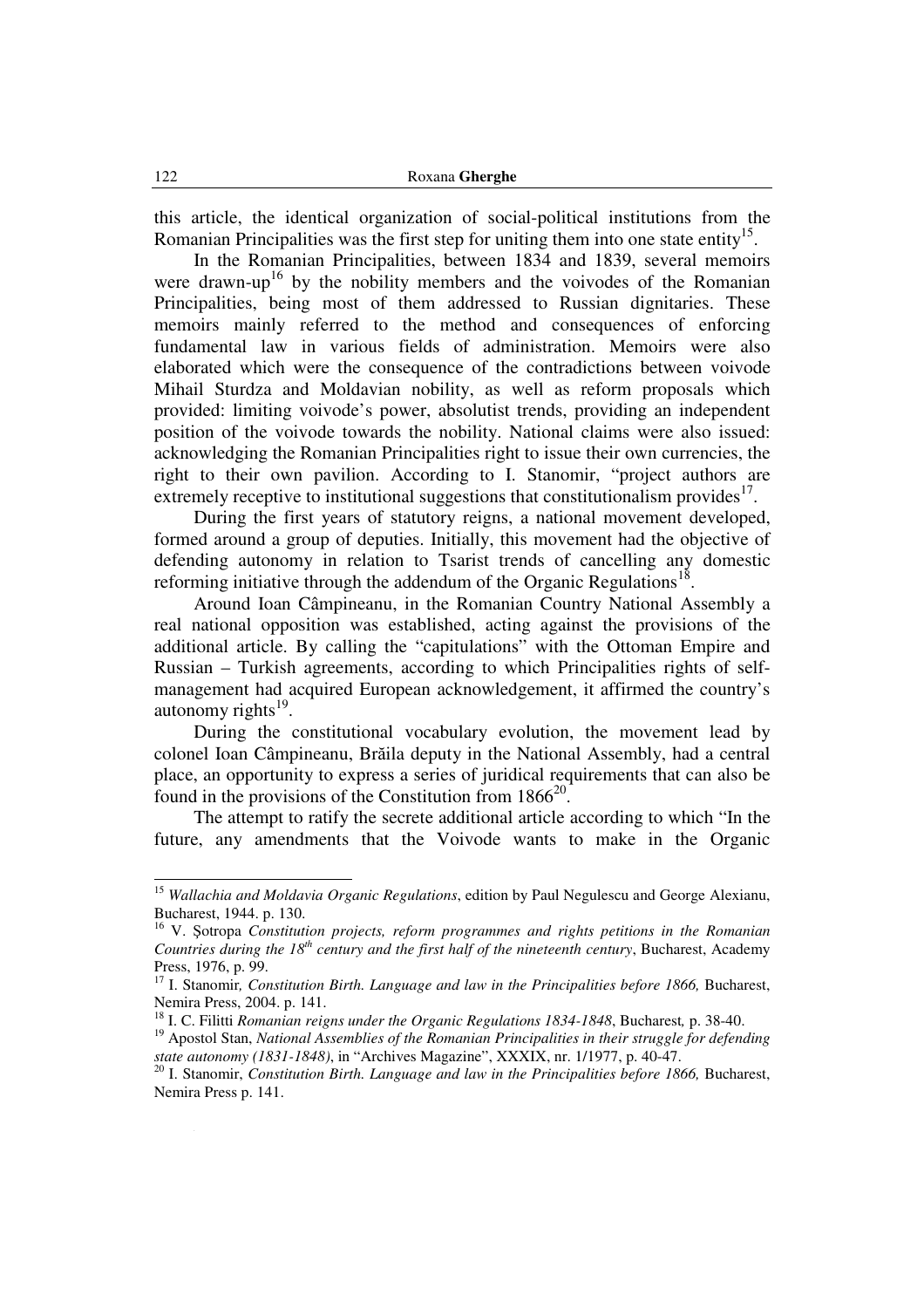Regulations, cannot be made and enforced without the Ottoman Empire approval and without Russia's consent"<sup>21</sup> caused an opposition reaction, that probably Russia did not count on $^{22}$ .

The commission, consisting of Ştefan Bălăcianu, Manoil Băleanu, Alexandru Ghica, Ioan Câmpineanu and Ioan C. Roset had the task of comparing the original version of the Organic Regulations with the submitted one<sup>23</sup>, indicating that of "the Assembly originals were united, then it will submit them at the following National Assembly"<sup>24</sup>. The central point of the debate was the status of Romanian Principalities itself. On  $23<sup>rd</sup>$  of March 1837<sup>25</sup>, the Commission appointed to examine the revised provisions of the Organic Regulations submitted its report, indicating the amendments it had found. The debate in the Assembly was postponed until after the sultan's departure, who was visiting. The debates of the Assembly started on  $5<sup>th</sup>$  of June 1837<sup>26</sup> and ended on  $21<sup>st</sup>$  of July 1837<sup>27</sup>. On 15/27 July 1837, the legislative forum of the Romanian Country rejected the additional article and asked executive power head's accession to the reasons justifying the  $\arctan 28$ .

The debut of the National Party's ideas, animated by Ioan Câmpineanu was occasioned by the defence of Romanian historical rights, through an approach that appealed to the reasons of the past, reflected in decrees and capitulations<sup>29</sup>. On  $18<sup>th</sup>$  of July 1837, the 25 deputies signatory of the application submitted to voivode Alexandru Ghica, revealed that at the end of the manuscript regulations signed by the boyars called in the review Assembly, there was an "appendix that was not recorded in the printed and enforced Regulations during the time of temporary Russian government"<sup>30</sup>. It was argued that "this appendix" was against: treaties and decrees which "established and consolidated the political existence of this country", art. 52 of the Organic Regulations, according to which any act against the privileges of the country lacked validity<sup>31</sup>, art.  $\overline{5}$  of the Adrianople Treaty which stipulated Principalities right to an "independent national

<sup>26</sup> Parliamentarian Annals, tom VII, 1<sup>st</sup> part, p. 19.

l

<sup>28</sup> *Romanians' History* VII/I, p. 109.

<sup>21</sup> I.C. Filitti, *Romanian reigns under the Organic Regulations 1834-1848*, Bucharest, Bucharest, 1915, p. 39.

<sup>&</sup>lt;sup>22</sup> History of the Parliament and parliamentarian life in Romania before 1918, Bucharest, Academy Press, 1983, p. 57.

<sup>23</sup> I. C. Filitti, *Romanian reigns under the Organic Regulations 1834-1848*, Bucharest*. 1834-1848*, p. 44.

<sup>&</sup>lt;sup>24</sup> Parliamentarian Annals, tom VI, 2<sup>nd</sup> part, p. 688.

<sup>25</sup> I. C. Filitti, *Romanian reigns under the Organic Regulations 1834-1848*, Bucharest*. 1834-1848*, p. 44.

<sup>27</sup> *Ibidem,* p. 1.

<sup>29</sup> I. Stanomir, *Language and law in the Principalities before 1866,* p. 142.

<sup>&</sup>lt;sup>30</sup> Parliamentarian Annals, tom VI, 1<sup>st</sup> part, p. 529.

<sup>31</sup> *Organic Regulations of Wallachia and Moldavia*, p. 143.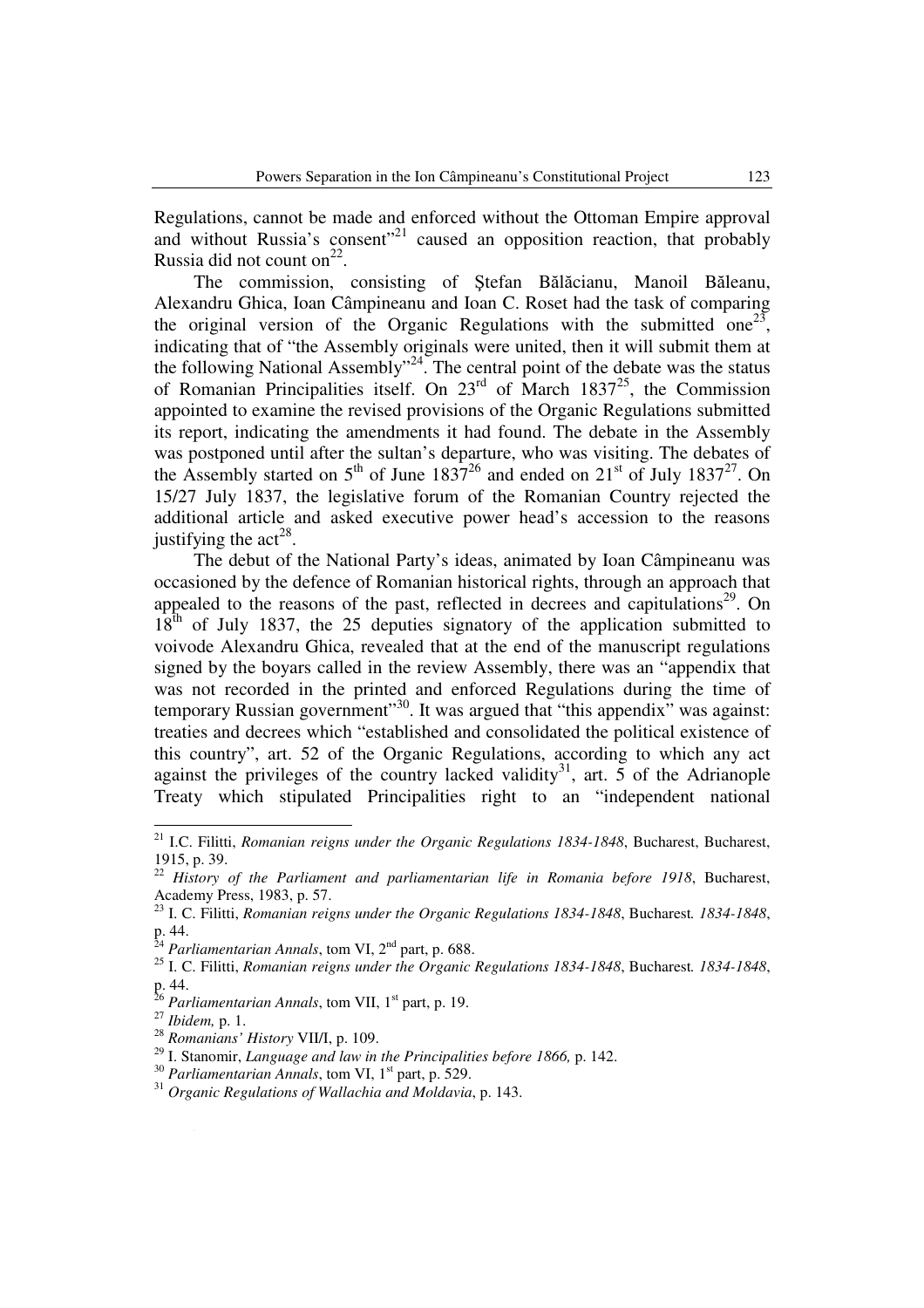administration"<sup>32</sup>. In conclusion, it was showed that the National Assembly "could not add or amend anything against these rights earned through many old and new treaties and decrees, or make any other heterogeneous amendment with the existence of this Principality"<sup>33</sup>. At the pressure of the Russian consul, the Assembly was closed. Therefore on 18<sup>th</sup> of July 1837, Al. D. Ghica asked the National Assembly to complete the debates occasioned by the adoption of the additional article<sup>34</sup>. On 9/21 of May 1838, at the opening of the seventh session of the National Assembly, the highly imperial firman was read<sup>35</sup>: "The debates of the last session of an article decided at the end of the Regulations (in which his Royal Greatness consolidated gifts and privileges) and the disposal established for the Russian armies in these countries shall be considered completely obsolete and this article is still enforceable, in order for any amendment or alteration that may be made upon these provisions to be unable to be enforced, unless allowed by his Royal Greatness and with the consent of the Russian Court and order the Boyars Assembly that before its works, begin together (just like in Moldavia) the articles of the Regulations and its provisions consolidated by his Royal Greatness when his Highness received the Reign of the Romanian Country"<sup>36</sup>. The Assembly voted the amended text of the Organic Regulations<sup>37</sup>. The debates on the additional article of the Organic Regulations weakened the voivode's positions. The reaction of the National Party materialized in the intensification of the group gathered around colonel Ioan Câmpineanu.

Ioan Câmpineanu, one of the promoters of the bourgeois-liberal reform programmes, had the task to gather together, for the first time, the young people's efforts in a movement which, as it has been appreciated in the literature<sup>38</sup>, took part within the context of European correlations. Ioan Câmpineanu, a member of the National Assembly and leader of the political group initiated in the philharmonic society<sup>39</sup> found support in: Ion Ghica, D. Brătianu, Nicolae Kretzulescu, Golescu brothers, C. Bolliac, Vasile Alecsandri, Costache Negruzzi, C. Rolla, Al. I. Cuza<sup>40</sup>, to whom Nicolae Bălcescu, Mihail Kogălniceanu and "the entire group of participants in the  $1848$  Revolution" joined<sup>41</sup>. He also found support in prince Adam Czartoryski and his Polish monarchist revolutionary

<sup>32</sup> *Parliamentarian Annals*, tom VII/ I, p. 530.

<sup>33</sup> *Ibidem.*

<sup>34</sup> *Ibidem.*

<sup>&</sup>lt;sup>35</sup> *Ibidem*, tom VIII, 1<sup>st</sup> part, p. 3-6.

<sup>36</sup> *Ibidem,* p. 34.

<sup>37</sup> V. Şotropa, *op. cit*., p. 95.

<sup>&</sup>lt;sup>38</sup> D. Berindei, Modern Romanian diplomacy from the beginning until proclaiming state independence (1821-1877) Bucharest, Albatros Press, 1995. , p. 66.

<sup>39</sup> V. Şotropa, *op. cit*., p. 96.

<sup>40</sup> Cornelia Bodea, *Romanians' struggle for national union, 1834-1849*, p. 12.

<sup>41</sup> *Ibidem.*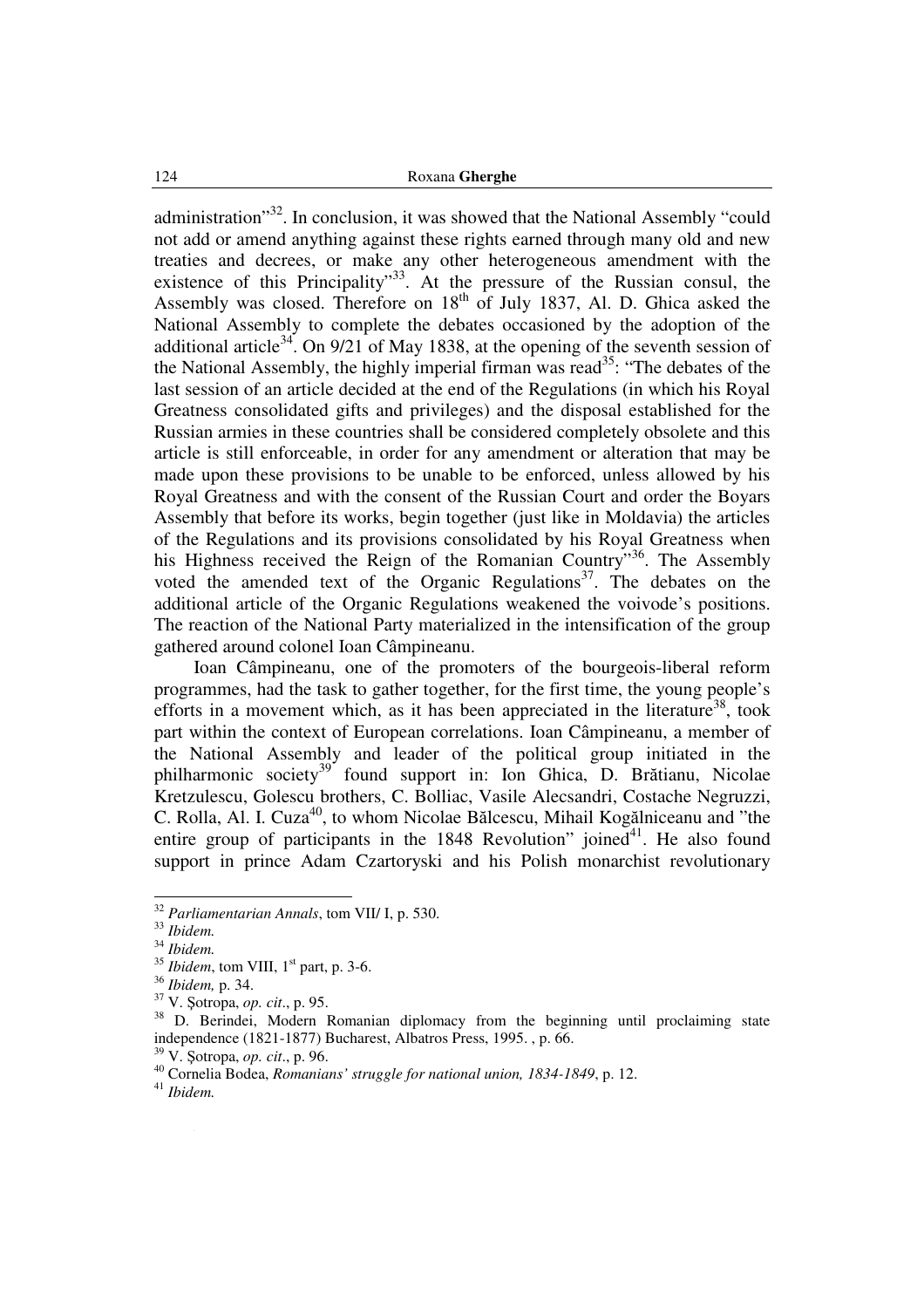party<sup>42</sup>. Ioan Câmpineanu was considered a "true liberal man, an incorruptible man of action, ready to sacrifice himself for the independence of his country<sup>43</sup>.

Of his the achievements of Ioan Câmpineanu and of the National Party in the political-ideological field, first there are the synthetic provisions included in rights proclamations and state organization projects from November 1838. Because he did not agree with the introduction of provisions that would have caused a more pressing guardianship from Russia and Turkey into the Organic Regulations, Ioan Câmpineanu became a leader of the political action mainly focused on building an independent national state. According to Ioan Stanomir "the modernization of the state framework is the sine-qua-non requirements in whose absence, the national unity and Russian protectorate elimination are impossible"<sup>44</sup>.

The action from 1838 distinguished itself through the existence of a "programmatic slope" whose goal was the Constitution project<sup>45</sup>, with its two versions, Romanian and French and the *Unification and Independence Act,* both of them being key elements of the autochthonous legal language evolution<sup>46</sup>. This project completed the principle declaration of the National Party in the Romanian Country drawn-up on 1/13 November 1838 under the name of *Unification and Independence*  $Act^{47}$ *.* In this declaration, the members of this party gathered together to proclaim the rights of the place and present the complaints, reprove the "trespassing of the saint freedom, country's independence and sovereignty that goes through such ordeals and all their brothers cry under a despotic and barbarian yoke, to help them, stand by them in thinking and make an unique people ruled by one and the same leader and managed by the same laws"<sup>48</sup>. Among their goals there are the ones that "a new group of political, public and civil laws shall be formed for the free and independent Romanian people" as well as the election of a sovereign for Romanians in compliance with the provisions of *the Unification and Independence Act* and with the separate act for his appointment<sup>49</sup>. An independent and united state was foreseen that would include all the scattered members of the nation, able to form one people ruled by the same leader and the same laws. It also provided throne heredity in the family of the elected one, and he had the obligation of "swearing to defend not only the provisions of this act and of the

<sup>42</sup> <sup>42</sup> D. Berindei, *Modern Romanian diplomacy from the beginning until proclaiming state independence (1821-1877),* p. 66.

<sup>43</sup> V. Şotropa, *op. cit*., p. 96.

<sup>44</sup> I. Stanomir*, Language and law in the Principalities before 1866*, p. 145.

<sup>45</sup> *Ibidem.*

<sup>46</sup> *Ibidem.*

<sup>47</sup> Cornelia Bodea, *1848 in Romanians, a history of data and evidence*, vol. I, Bucharest, Encyclopaedic Press, 1982, p. 220-224; Vlad Georgescu, *Mémoires et projets, 1831-1848*, p. 111- 113.

<sup>48</sup> Cornelia Bodea, *1848 in Romanians, a history of data and evidence*, vol. I, p. 216-218.

<sup>49</sup> *Ibidem*.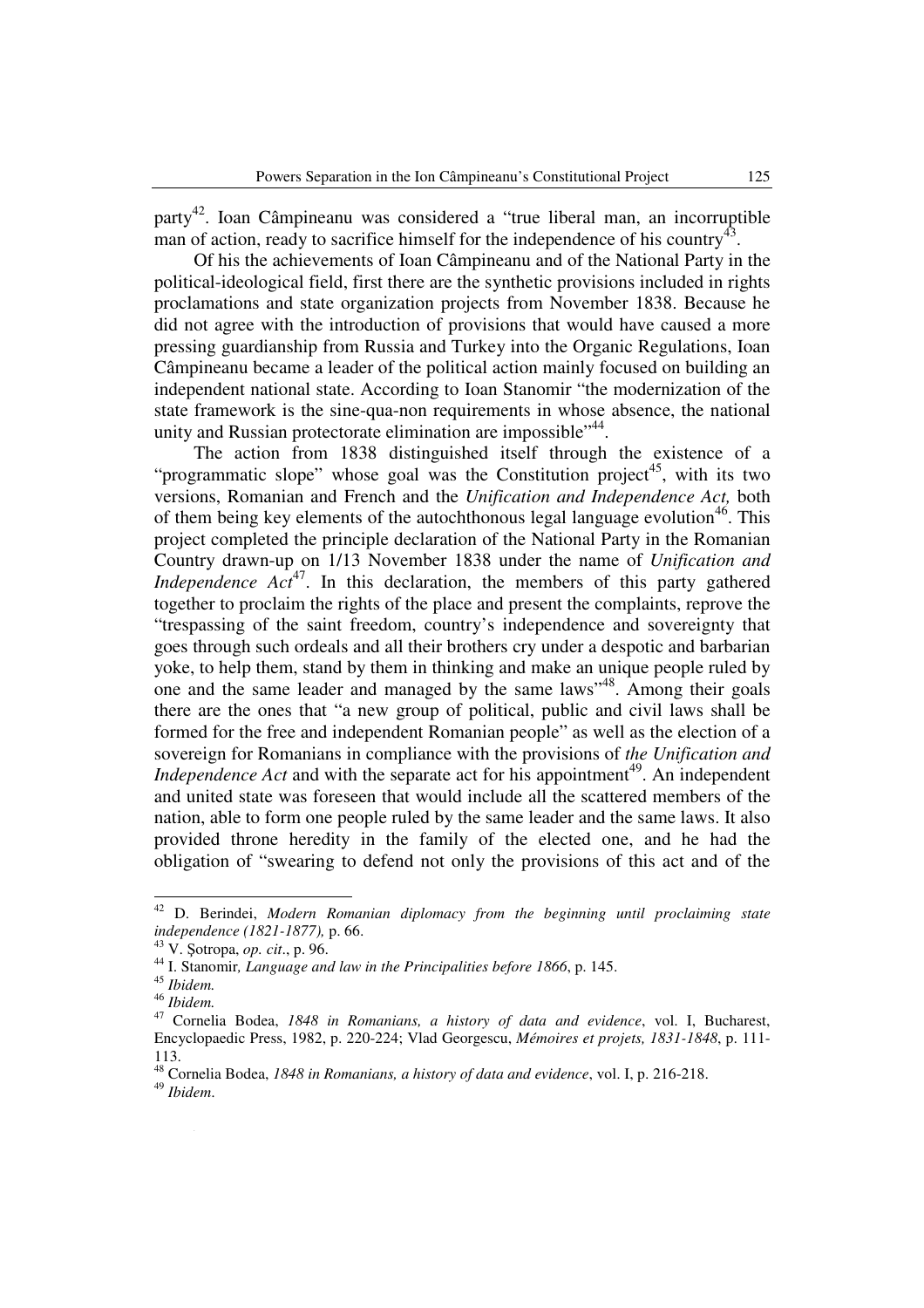appointment act, but to bring happiness for the Romanians, achieve independent, make allies and friends for the place"

The elaboration of a Constitution project was, in Ioan Câmpineanu's view, of great significance resulted from an impetuous need, as long as the Organic Regulations had been drawn-up during military occupation and the vote of the National Assembly of the Romanian Country for the additional act of the Organic regulations revised in 1837 has been made at the voivode's order, according to the Ottoman Empire's firman<sup>50</sup>. The provisions regarding the organization of the state life included in the *Unification and Independence Acts* are revised and completed in the *Romanians' sovereign appointment act. Romanians' sovereign appointment act* was issued on 5/17 November 1838 and included 6 introductive articles about the appointment which provided the measures for the incorporation period of the new state incorporation and the fundamental law project. (Appendix 1) Constitution enforcement was provided to begin, according to the author of the act, after the election of the sovereign and after making the unitarian and independent state. The sovereign's appointment articles provided important transient measures for the period since its election until the end of the independence war, which had been foreseen to begin after its election through the revolution. The sovereign received dictatorial power for this entire time. It also provided the obligation to be a soldier for all the Romanians able to carry weapons, death penalty for all proven traitors (treachery or treason "meant the lack of discipline, insubordination, failure to pay the debts"; the investigation was assigned to a commission consisting of three members, and a short time of 24 hours was provided for the execution of the penalty), it reserved the right for pardoning and dictator's sovereign penalties switch, tax limitation during the period of the independence war for the needs of the state and war costs and sovereign's dictatorial power duration ending completely 6 months after the acknowledgement of Romanians' independence by all the foreign powers, leader's compulsoriness to promulgate the Constitution.

Romanian Constitution, included in the last article of *Romanians' sovereign appointment act*, includes 18 points indicated by letters a-r. The text includes two juxtaposed versions: one in Romanian, the other in French. In drafting the French version, we noticed the contribution of Félix Colson, secretary of the Bucharest consulate and later author of significant writings on Romanians<sup>51</sup>. This

<sup>&</sup>lt;sup>50</sup> Inițial, the additional article was rejected by the National Assembly in Bucharest. Under the pressure of the Russian consul Rückman and deed no. 316 (Ottoman Empire firman), voting of the revised Organic Regulations on 9/21 May 1838 was made under the specification of obedience (therefore not at the deputies' initiative) (Cf. "Romanian Parliamentarian Annals 1831-1852", tom VIII/1, p. 4).

<sup>51</sup> Félix Colson, *De l'état present et de l'avenir des Principautés de Moldavie et de Valachie*, Paris, 1839 ; Idem, *Précis des droits des Moldaves et des Valaques fondé sur le droit des gens et sur les traites*, Paris, 1939.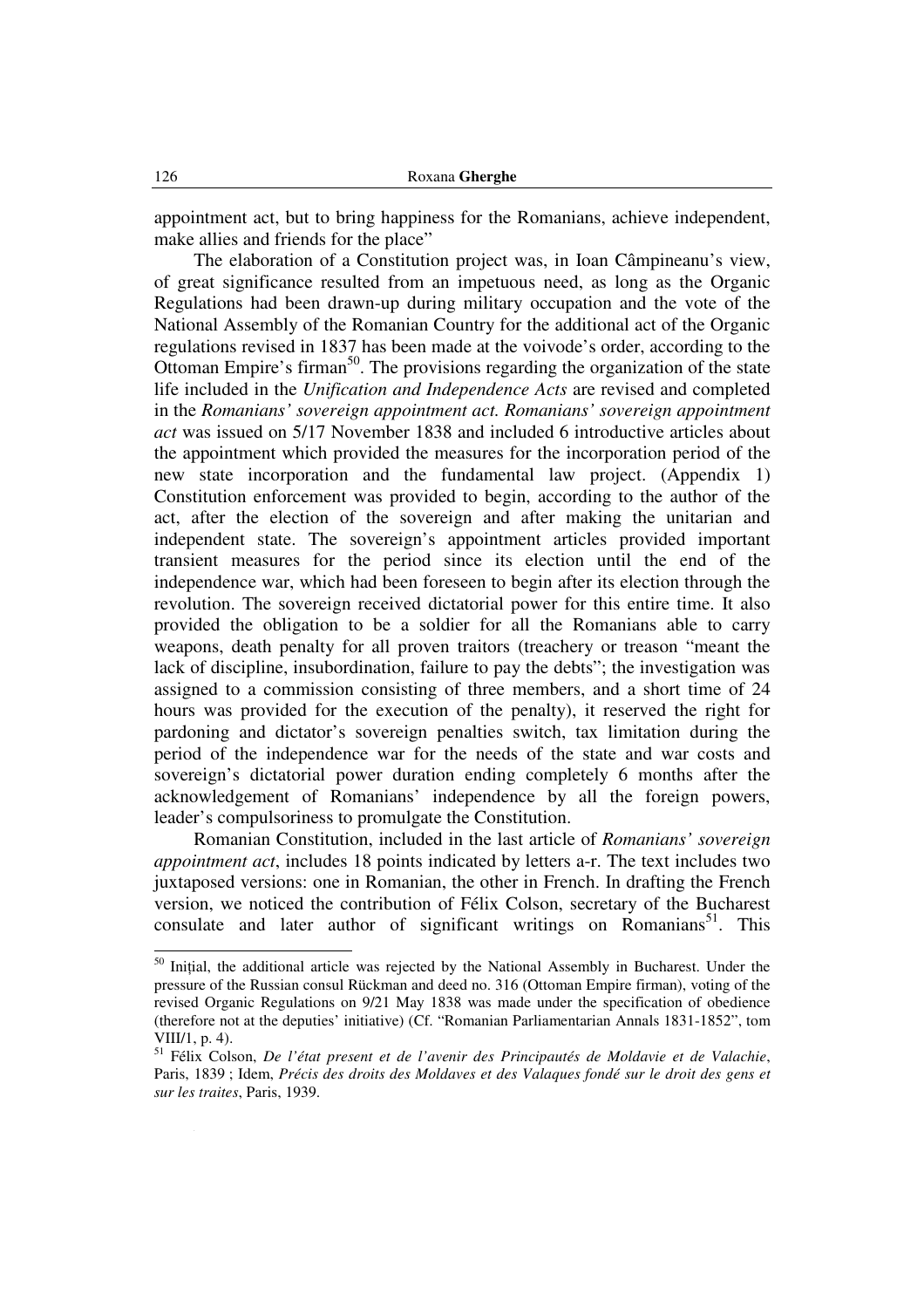Constitution begins by indicating in point "a" that the Romanian Country status is a country of freedom, a free place for everybody living there, proclaiming the inalienability principle of the country's territory. The following points proclaim human and citizen's rights: all Romanian people are equal in front of the law, and nobody could be pursued and arrested except for the cases provided by the law and the forms rewritten by it or punished before trial; everybody is admissible ("received") in civil and military positions, everybody contributes to the state duties, as the National Assembly will establish. Then, the project establishes the fundamental lines of state organization, providing an original method for enforcing the principle of powers separation in the state.

*The executive power* was entrusted to the "Romanians'" sovereign, whose person was inviolable. As a supreme leader of the state, he was in command of the army (land and customs forces called "land and water powers"), declared war, concluded peace and alliance and trade treaties, appointed in all public administration functions, drafted ordinances regulations necessary for laws enforcement. As far as the throne reception is concerned, an extraordinary procedure was provided for the first sovereign of the national independent state: his election, and for the next sovereigns, as a common procedure, succession based on the principle of heredity. At the heir's appointment on the throne he had to swear in front of the National Representation that he will watch over the Romanian constitution in faith. It also provided that the voivode and heir will have a civil list voted by the National Representation. The project also provides ministers' responsibility and the responsibility of all public officials considered "sovereign's agents" for the acts made by them based on their function. Only the members of the National Representation had the right to accuse ministers.

*The legislative power* jointly belonged to the National Representation. It provided that the sovereign could not exercise it on his own, his initiative requiring the consent of the National Representation. The head of the state approved and promulgated laws. The way the National Representation (Assembly) was elected can be reconstituted based on a writing of Félix Colson who informs us that "all Romanians, with no exception, having the age of 25, had to be electors and eligible". Its attributions and obligations included: taxes approval at the sovereign's request, with the provision that in time of peace no tax could be collected without its approval; annual vote of the budget and reviewing its enforcement; control over all ministers' administration acts whether they refer to internal administration or external relations; drawing-up reports to the head of the state regarding everything connected to the general interest; reception of petitions ("complaints") from private persons. In order to consolidate their position and provide their freedom of opinion, it is provided that the Representation members are immovable and cannot be sent to trial unless the Representative Assembly authorizes their arrest.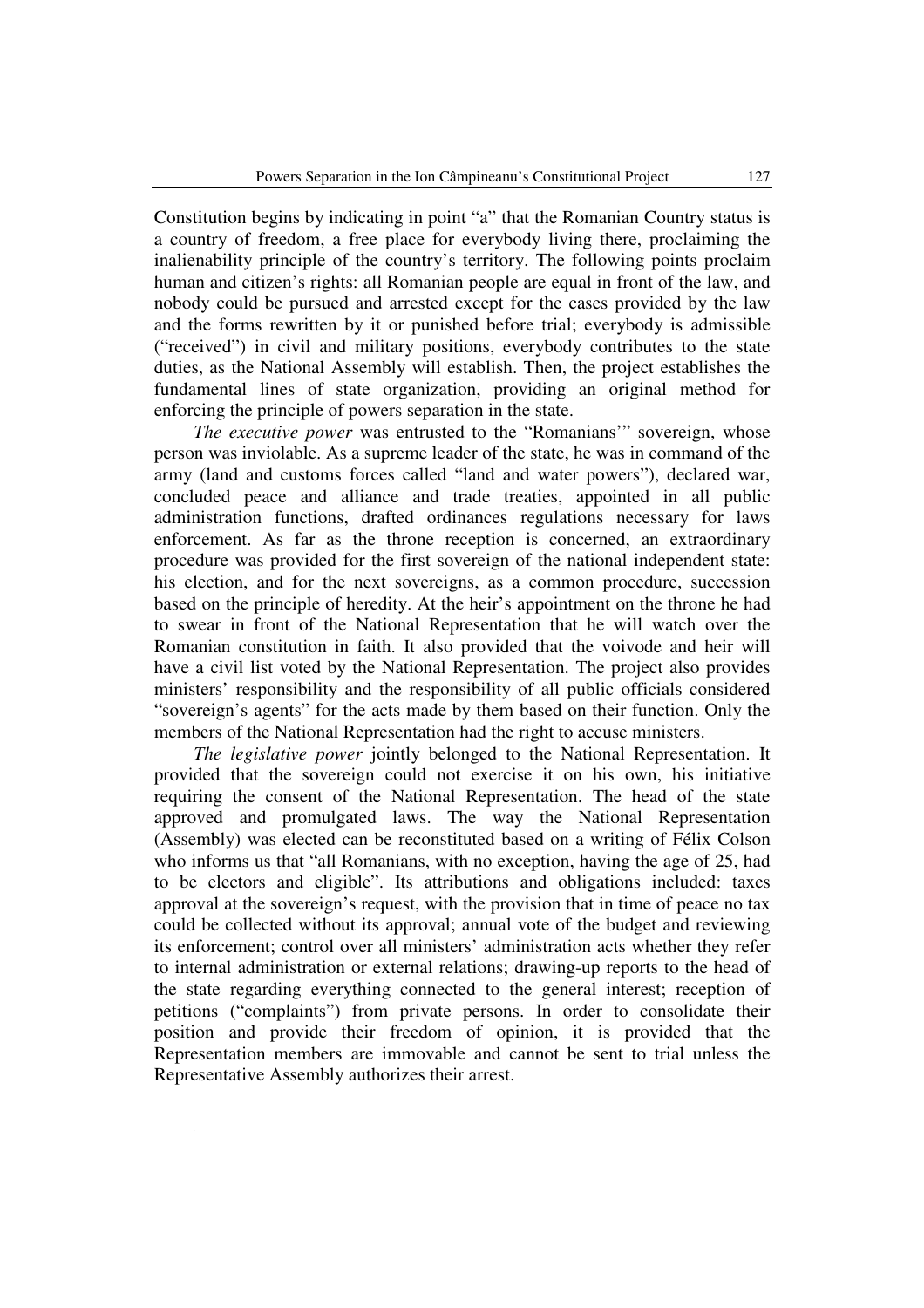As far as the *juridical power* is concerned, it stipulated that it comes from the sovereign, justice being made on his behalf by the magistrates. Courts' decisions shall be signed all by the judges that sentenced them. Judges trespassing shall be punished very severely; trespassing defining and punishment shall be regulated by a special law.

Câmpinean's actions and projects were known by the public opinion and stimulated by it. He initiated a diplomatic action at Constantinople, Paris and London attempting to interest the power in uniting the two Principalities. Russia protested against all these attempts. England's representative, Colquhonn, invested with consular attributions encouraged the Romanians to stay related to Turkey suzerainty. The French advised the Romanians to be known in the West in order to get the support and sympathy of European powers. In 1839, the French diplomat Hubert said that "the idea to unite the two Principalities and incorporate an independent state under the leadership of a foreign prince was the general theme of political comments $^{552}$ .

Although both Câmpineanu's movement are repressed, around the revolution from 1848, the national union had become the political belief of Romanian patriots from the country and of the ones studying abroad. "Our target – said Bălcescu – cannot be other than the national union of Romanians. A union of ideas and feelings able to bring political union in time". Starting from these national desires, a national and social emancipation programme was announced – required by the development of the Romanian society itself – that gathered around the Romanian revolutionaries from 1848 the social forces hoping for progress and bourgeois-democratic reforms and that will give the revolution from 1848 common features in all the three Romanian countries.

### **ANNEX**

## **The Constitution project elaborated by Ion Câmpineanu, 5/17 November 1838 Romanian Constitution**

a. The Romanian Country is a free place for all the people living here and its land cannot be alienated.

b. All Romanians are equal in front of the law, all of them are accepted in civil and military positions and contribute to the needs of the state, as shall be decided in the National Assembly.

<sup>52</sup> Apostol Stan, *Russian Protectorate over the Romanian Principalities 1774-1856, between absolute democracy and incorporation*, Bucharest, Saeculum Press, 1999, p. 144-174; Iulian Oncescu, *Bringing the Romanian prince on Romania's throne*, in *Politics, diplomacy and war. Professor Gheorghe Buzatu at the age of 70*, Craiova, Universitaria Press, 2009, p. 150.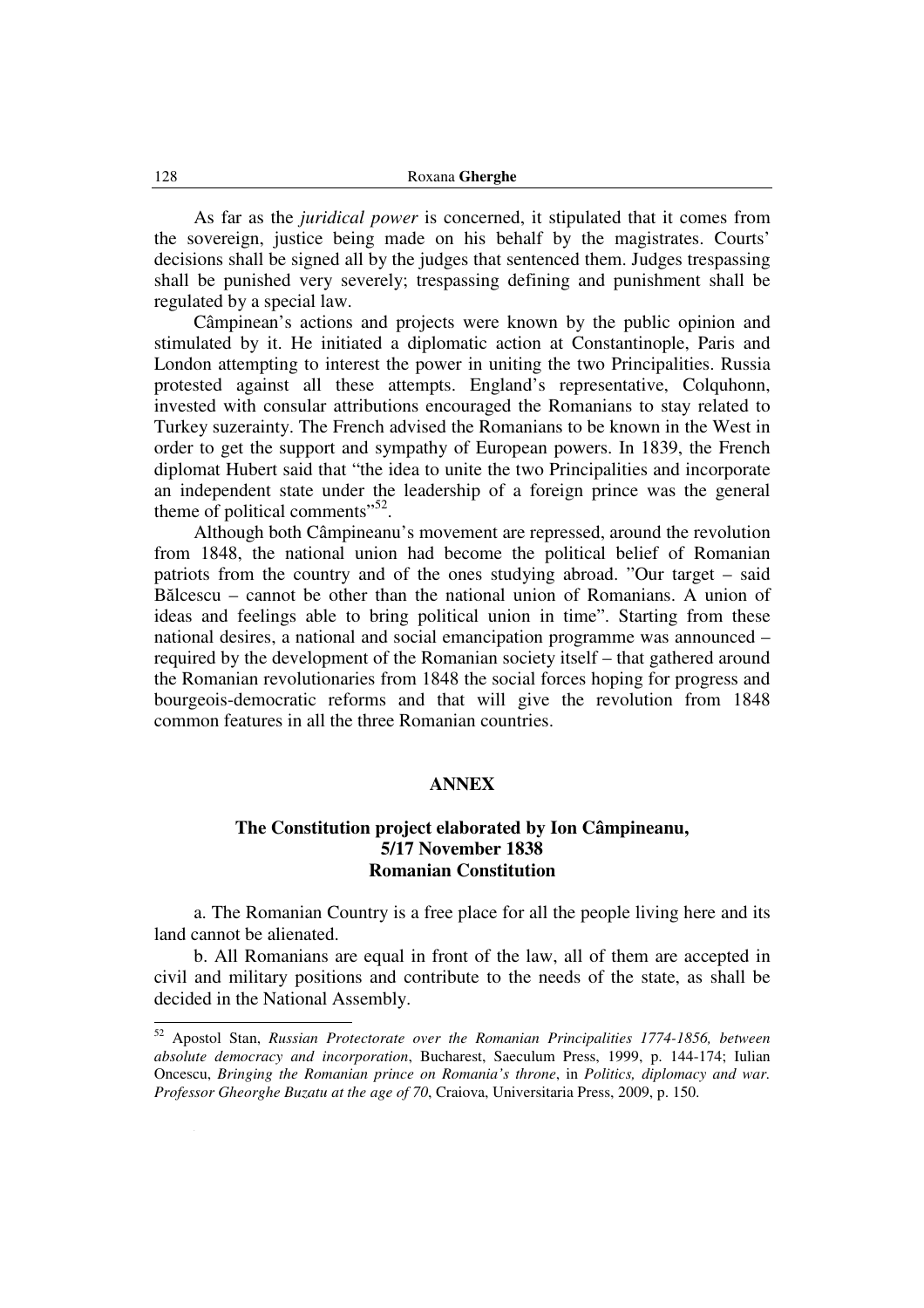c. Individual freedom is guaranteed; nobody can be handed in and arrested unless the law provides so and in accordance with its forms; nobody shall be punished without a trial.

d. All Romanian people have the right to publish and print their opinions; they are equally liable for their writings, according to the law.

e. The sovereign person is inviolable and saint; the power of acting belongs to him; the sovereign is the highest head of the state and commands the land and water powers, declares war, concludes peace, alliance and trade treaties, appoints in the positions of public administrations, makes regulations and ordinances, necessary for drawing-up the laws.

f. The sovereign cannot use the legislative power without the consent of the national assembly.

g. The sovereign alone differentiates and consolidates laws.

h. The juridical power originates from the sovereign. Justice is given on his behalf, through magistrates elected for life; courts decisions shall be signed by the judges giving them; judges forfeiture or mistakes shall be severely punished and a law shall be given in this matter.

i. In times of war, the sovereign's power will be dictatorial.

j. Romanian sovereign's heirs will swear at their appointment on the throne that they shall watch over the Romanian constitution with faith.

k. A civil and military order of honour shall be made.

l. Sovereign's ministers and adjutants are liable for all the acts of their administration and job. Only the representatives of the nation are allowed to accuse the ministers and bring them to court.

m. In times of peace no tax will be collected unless the sovereign's request is received from the representatives of the country.

n. A national guard will be formed different from the common army; a water power will be held at the state's expense.

o. Six months after the independence is acknowledged, the Romanian sovereign undertakes to publish a complete set of public civil and criminal laws. These books of laws shall be reviewed once in ten years.

p. The sovereign and his heir will enjoy a civil list voted by the representatives of the nation.

q. National Representation.

l

All Romanians are representatives without any difference. The national representation examines all the documents of the liable ministers, decides on the budget for the entire year, reviews expenses decided by it, is entitled to draw reports for the sovereign on the matters of national interest, receives taxes from private persons, his children are free and cannot be judged without the assembly's consent.

r. Six months after the acknowledgement of Romanians' independence, all Romanians will reflect and debate upon the proposals the ministers will make.<sup>53</sup>

<sup>53</sup> Cornelia Bodea, *Romanians' Struggle for National Union.1834-1849*, Bucharest, Romanian Academy Press, 1967, p. 220-222.